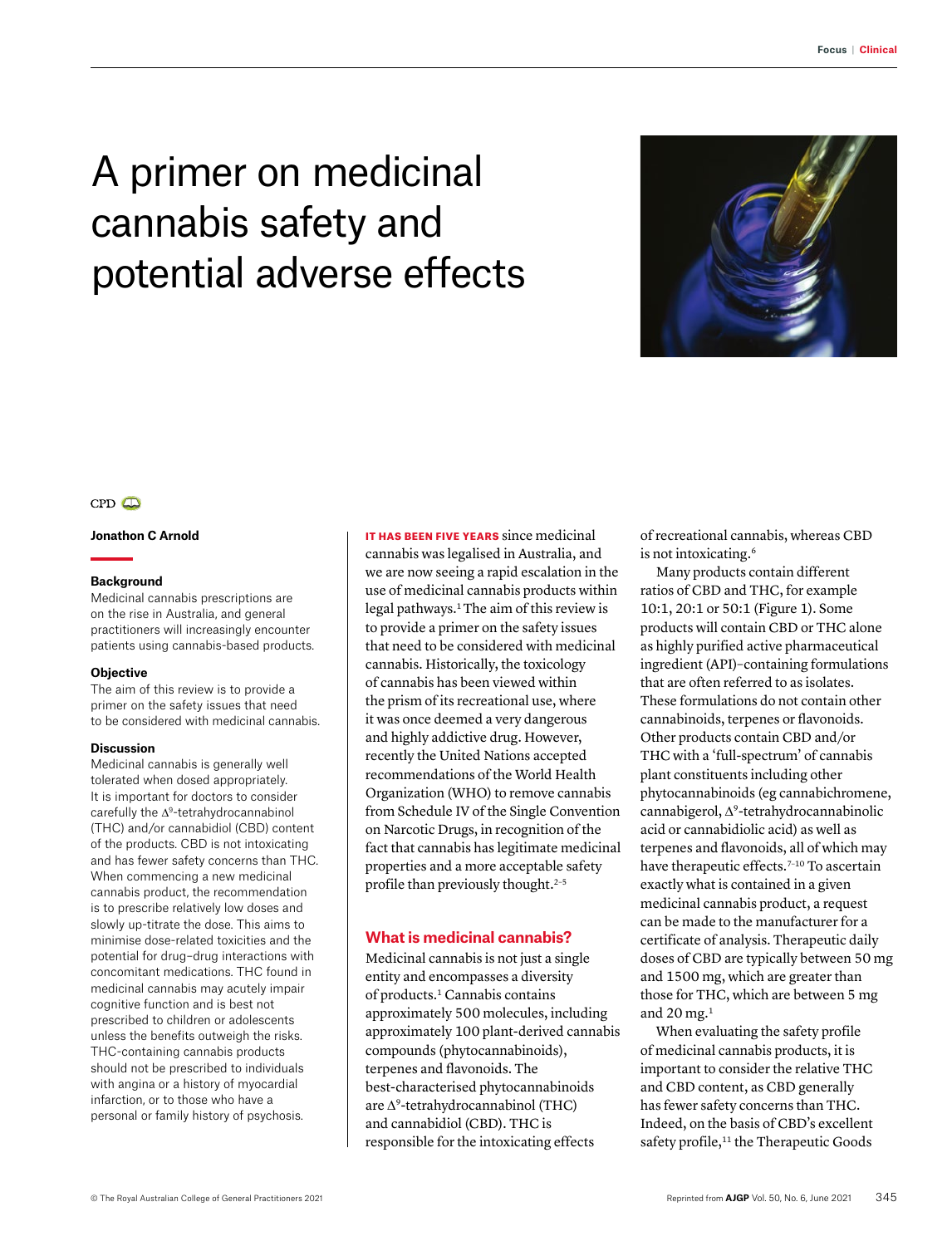Administration (TGA) recently approved a legal pathway for low-dose CBD formulations to be provided over the counter as Schedule 3 pharmacist-only medications for conditions that do not require medical oversight. However, no product has yet been formally approved within the pathway, and the onus is on companies to provide scientific data to the TGA to support registration.

## **Approved products**

The only cannabis-based medicines that are registered by the TGA are nabiximols

(Sativex) and CBD (Epidyolex). Sativex is an oromucosal spray formulation containing equal doses of both THC and CBD and is indicated for treating spasticity associated with multiple sclerosis. Sativex contains two cannabis plant extracts in peppermint oil corresponding to 27 mg/mL THC and 25 mg/mL CBD. Epidyolex is indicated to treat intractable childhood epilepsies and is taken orally via syringe. Epidyolex was recently listed on the Pharmaceutical Benefits Scheme (PBS) and its cost subsidised by the Australian Government. Epidyolex contains 100 mg CBD/mL of



**Figure 1.** The acute and long-term adverse effects of medicinal cannabis. Medicinal cannabis is generally well tolerated when appropriate doses are used. The products contain ∆9-tetrahydrocannabinol (THC) and/or cannabidiol (CBD). There are more safety concerns regarding THC than CBD. Medicinal cannabis containing THC is contraindicated in patients with angina or a history of myocardial infarction, or a personal or family history of schizophrenia or psychotic-related disorders. Vigilance is required when medicinal cannabis is prescribed to patients taking conventional medications because of the potential for drug–drug interactions (DDIs). *Figure created with Biorender.com*

sesame oil and is devoid of THC. Extensive preclinical and clinical toxicological data were collected on these approved cannabisbased medicines and were included in their registration dossiers. The nabiximols gives rise to acute adverse effects indistinguishable from THC alone.3,4

## **Unapproved products**

The rest of the cannabis-based medicines on the market are available as 'unapproved' products via the Special Access or Authorised Prescriber Schemes.<sup>1</sup> As at 2 March 2021, the TGA has approved 99,000 applications via Special Access Scheme (SAS) category B for patients to access unapproved medicinal cannabis products. There are approximately 150 unapproved medicinal cannabis products on the market that must abide by the Australian standard for medicinal cannabis (TGO 93), which aims to ensure the products have reliable cannabinoid content and are free of toxic contaminants. CBD-dominant products (≥98% pure CBD) are Schedule 4, prescription-only medications when prescribed to patients with conditions that require medical oversight. In contrast, products containing THC are Schedule 8 controlled medications, meaning prescriptions require state or territory health department approvals as THC is classified as a drug of dependence.<sup>1</sup>

## **Acute adverse effects**

## **Cannabis containing THC**

Cannabis is a relatively safe drug, and it is not associated with fatal overdoses. On the basis of animal lethal dosing studies, the human lethal dose of THC has been extrapolated to be  $>15,000$  mg.<sup>12</sup> This highlights that THC has a very wide safety margin, as this lethal dose is 750 times greater than a typical intoxicating dose of 20 mg. Unlike the opioids, cannabis does not cause respiratory depression because of a paucity of cannabinoid receptor expression in the brainstem.

A major issue with acute dosing of medicinal cannabis products that contain THC is intoxication. A typical intoxicating dose of THC in a person who has never used cannabis previously is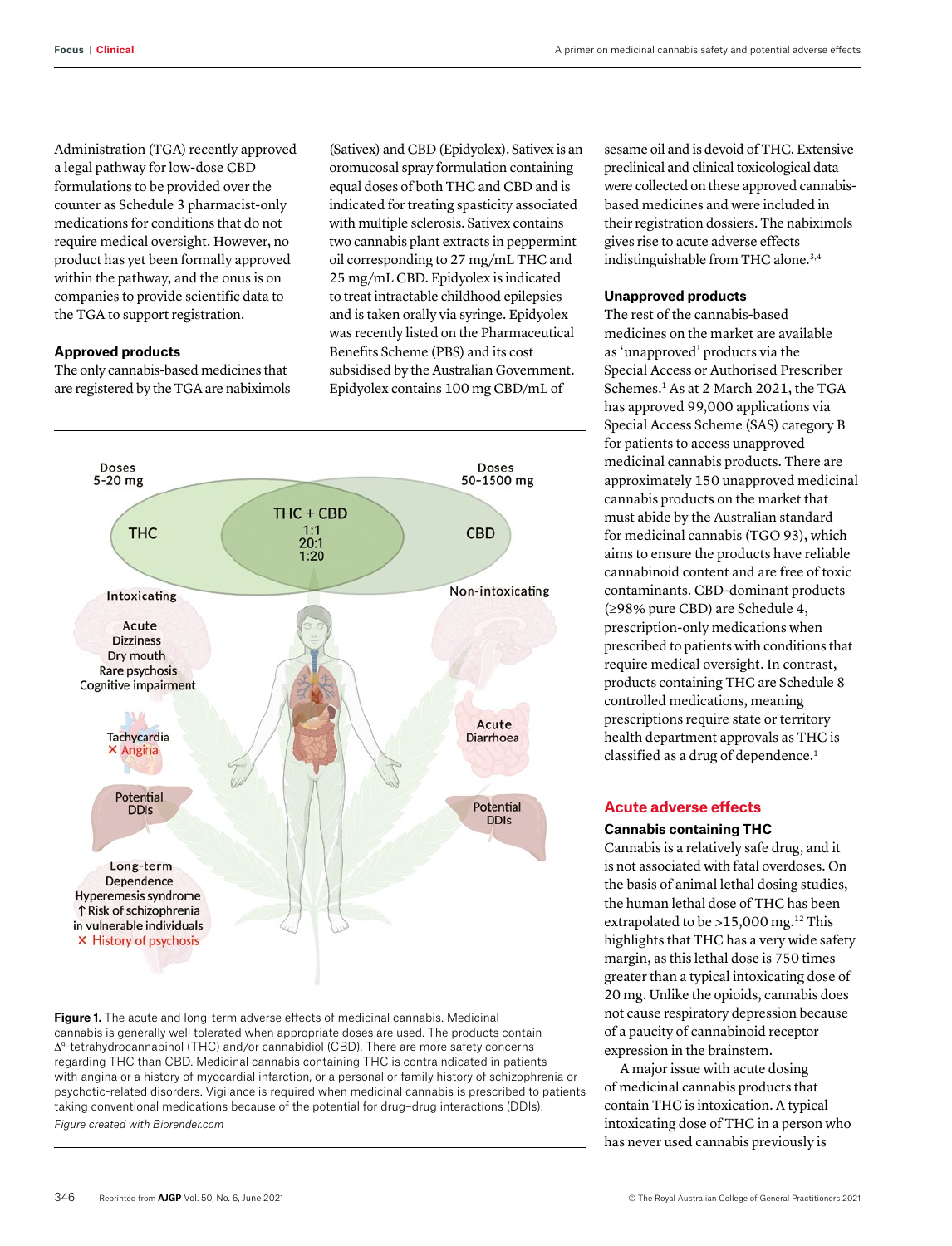approximately 10 mg, although caution is warranted as some patients may be more sensitive.<sup>1</sup> When intoxicated, patients may experience euphoria and anxiolysis as well as enhanced sensory perceptions. Higher doses of THC are associated with anxiety, panic and disorientation in some individuals. Subtle cognitive deficits such as impaired attention and short-term memory impairment may be experienced.13 THC-containing cannabis may impair driving performance.14 THC in medicinal cannabis may also cause the classic 'munchies' effect by enhancing appetite. Dry mouth and dizziness are common side effects. Cannabis may also cause nausea and vomiting.15

Cannabis may provoke a transient psychosis in some healthy participants because of its THC content,<sup>16,17</sup> although these reactions are rare. In a study that examined emergency hospital admissions across 14 European countries over a six-month period, only seven cases of cannabis-induced psychosis were found when cannabis was the only drug used.<sup>18</sup> CBD-dominant cannabis products may also contain THC, and so it is important that doctors consider the THC content in their dosing recommendations to avoid THC-related intoxication.

## **Cannabis containing CBD**

CBD administered as a highly purified substance is very safe and not intoxicating. Phase 1 studies demonstrate that it is well tolerated even at very high doses (up to 6000 mg).19 The most common side effect of CBD is diarrhoea.20 The main area of concern related to CBD's safety is the potential for drug–drug interactions that might occur when CBD is administered with conventional pharmacotherapies. CBD is an inhibitor of cytochrome P450 (CYP450) enzymes such as CYP3A4 and CYP2C19, and high doses of CBD used to treat childhood epilepsies increase plasma concentrations of anticonvulsant medications, particularly clobazam, which can lead to increased sedation.<sup>21-23</sup> Co-administration of CBD with valproate is suspected to cause an elevation of liver transaminases. CBD has also been observed to cause clinically significant pharmacokinetic interactions with

warfarin, tacrolimas and methadone by magnifying the adverse effects of these medications.24–27 Accordingly, careful upwards dose titration of CBD-dominant products is best practice, especially in patients taking other medications. It is important that doctors carefully monitor patients for any side effects of their concomitant medications when commencing medicinal cannabis products.

**Effects on the cardiovascular system** 

It would be prudent to advise against the use of medicinal cannabis containing THC in patients with angina or a history of myocardial infarction. Cannabis containing THC can cause tachycardia, and there are reports of cannabis-induced myocardial infarction.28 A meta-analysis of studies reported that acute THC increases heart rate by eight beats per minute, and that the effects are dose dependent.29 With repeated dosing, the tachycardic effects diminish because of tolerance. Interestingly, some studies in healthy participants and patients with hypertension showed longer-term exposure to THC or cannabis reduced blood pressure.30,31 Acute or repeated dosing with CBD does not appear to affect heart rate or blood pressure.<sup>32</sup>

## **Long-term adverse effects**

There is a need for more safety and pharmacovigilance studies with medicinal cannabis products. Most evidence on the potential long-term adverse effects of cannabis derives from its recreational use, which may not readily apply to medicinal cannabis use. Recreational cannabis is unregulated and contains high concentrations of THC, which is exploited for the specific purpose of intoxication.<sup>33</sup> However, medicinal cannabis is regulated by specific manufacturing standards and is prescribed under medical supervision using strict dosing regimens. Further, studies on the adverse effects of recreational cannabis involved smoking as the dominant route of administration, which is not recommended in a medicinal cannabis setting. Cannabis smoking also encompasses mixing cannabis flower

with tobacco, which further complicates interpretation of studies on the harms of recreational cannabis.34 It must also be recognised that most of the evidence on the adverse effects of recreational cannabis use relies on observational, population-based studies, which may include multiple confounders and cannot unequivocally infer causation. All these limitations must be kept in mind when evaluating the existing evidence. In time there will be better evidence for any long-term health impacts of medicinal cannabis more specifically, which is likely to be safer than recreational cannabis.

An excellent evaluation of the long-term toxicity of THC comes from a placebocontrolled randomised controlled trial (RCT) in 329 patients with multiple sclerosis in which THC was administered daily to participants for three years (up to 28 mg/day).35 This trial concluded that THC has an acceptable safety profile with low-to-moderate toxicity and a low incidence of serious adverse events; there was no difference in the total number of adverse events in the placebo group versus the THC group.35 The most common adverse effects of THC when compared with placebo were dizziness and light-headedness, and dissociative thinking or perception disorders. More research is needed to address the long-term effects of CBD. Long-term adverse effects of CBD were reported in patients with childhood epilepsy receiving Epidyolex under an expanded access program for up to 144 weeks.36 The adverse effects were similar to those reported in shorter-term trials, with the most common adverse effects being somnolence (30%) and diarrhoea (24%).

## **Cognitive function**

Acute use of cannabis containing THC may impair cognitive and memory function, especially when intoxicating doses of THC are administered. However, evidence for long-term and enduring cognitive and memory dysfunction is highly contentious. A systematic review and meta-analysis of 69 cross-sectional studies in a recreational context found only a small effect size for reduced cognitive functioning in people who used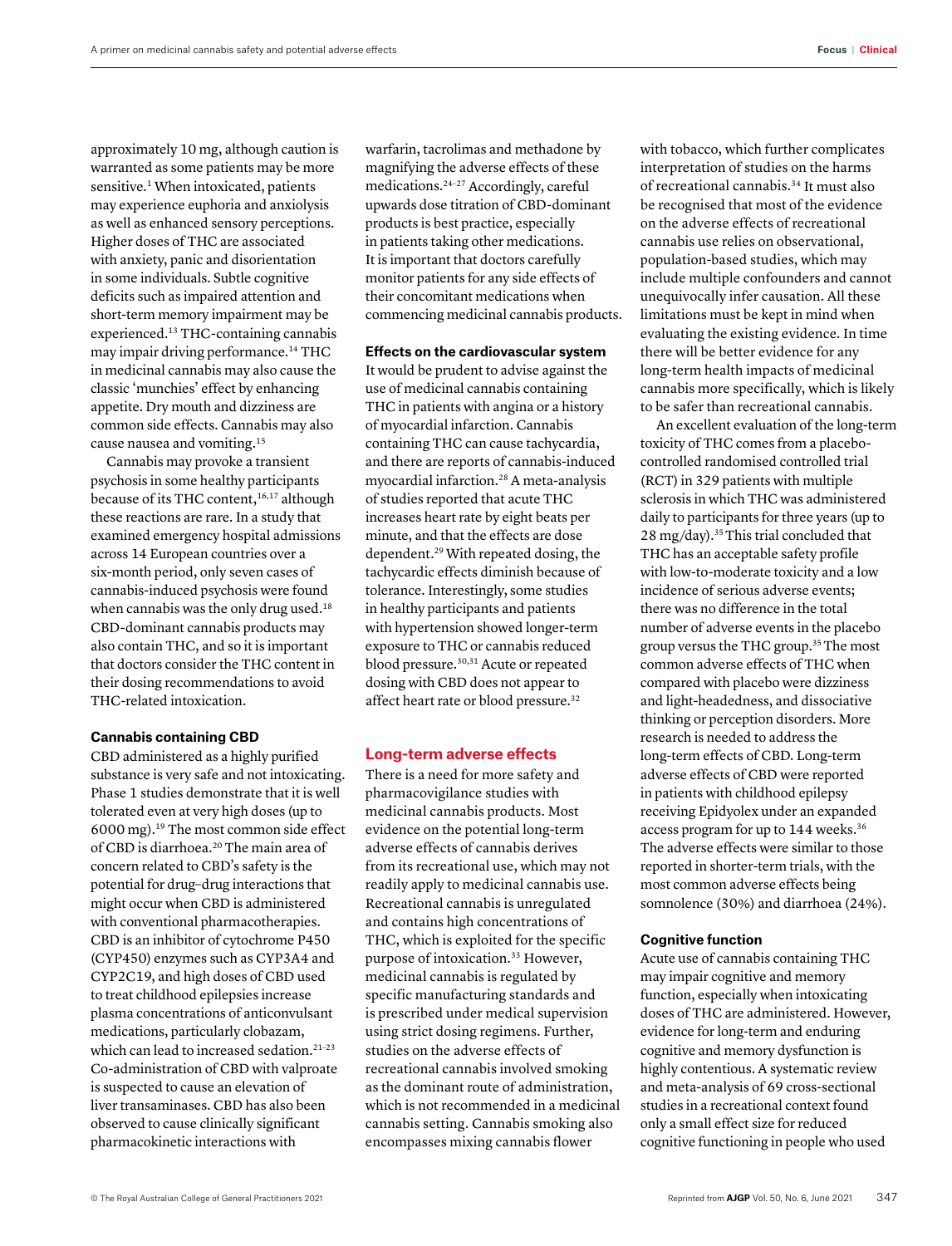cannabis frequently at high doses for an extended period*.* <sup>37</sup> The study's authors questioned the clinical significance of the cognitive impairments for most people who use cannabis. There was no association between cannabis use and reduced cognitive function in studies in which the participants were drug-free for >72 hours, thus suggesting any cognitive impairing effects were reversible.

Some small-scale studies have reported structural abnormalities in the brains of people who used cannabis heavily over a long period of time in a recreational setting.38–40 However, these effects were not replicated in larger studies that controlled for confounding variables (eg alcohol use, tobacco use).  $41-43$ A high-profile article reported that long-term cannabis use commencing in adolescence reduced IQ.<sup>44</sup> However, there were no reductions in IQ in those who commenced use in adulthood and had been abstinent for a year, suggesting adult use does not have any residual effects on cognitive function. Notably, the same authors more recently revised their conclusions, stating that adolescent cannabis use was not responsible for the reductions in IQ, but rather it was explained by familial factors.<sup>45-47</sup>

In conclusion, the prescription of medicinal cannabis for adults is unlikely to have irreversible adverse effects on cognitive function. Patients should be monitored for acute impairing effects on cognition that might arise with medicinal cannabis containing THC. The effects of CBD products that do not contain THC would be of less concern, as CBD does not appear to affect cognitive function.48

### **Drug dependence**

Repeated recreational use of street cannabis for the sole purpose of intoxication may lead to cannabis dependence. People who use cannabis recreationally may seek out professional treatment to assist with drug abstinence. Thirteen per cent of people who have used cannabis as a recreational drug will become cannabis dependent.<sup>49</sup> Individuals with cannabis dependence crave the drug, lose control of their drug use and use cannabis for longer periods than intended.

Individuals with dependence may also experience a cannabis withdrawal syndrome when they abstain from cannabis use, although this is mild when compared with syndromes associated with alcohol, benzodiazepines or heroin. Cannabis withdrawal promotes symptoms of insomnia, depression, anxiety and gastrointestinal disturbance that may last 48-72 hours.<sup>50</sup> Overall, cannabis has mild-to-moderate addictive liability. The issue of cannabis dependence in those using it purely for medicinal purposes has yet to be adequately studied. It may be that medicinal use of cannabis, where intoxication is not the primary aim, may be less susceptible to any habit-forming effects of THC. CBD is not habit-forming.51

## **Psychosis and psychosis-related disorders**

Acute cannabis-induced psychosis has been documented but is rare. Of more concern is the link between cannabis use and schizophrenia. Human population studies suggest that there is a dose-dependent increase in the risk of developing schizophrenia in those who commence cannabis use during adolescence as a recreational drug*.* 52,53 Some argue against the view that cannabis causes schizophrenia by citing that the rapid increase in global cannabis use in recent decades has not translated into an increased incidence of schizophrenia*.* 54–56 Most agree that cannabis does not directly cause schizophrenia, but rather cannabis may be permissive to schizophrenia in individuals who are already vulnerable.

It must be emphasised that the vast majority of people who use cannabis will never develop a psychotic disorder*.*  It has been estimated that 4700 young people would need to be dissuaded from cannabis use to prevent a single case of schizophrenia.57 In any case, doctors should not prescribe medicinal cannabis with THC content to patients who have a known sensitivity to cannabis or to those who have a personal or family history of schizophrenia or psychotic disorders. Interestingly, purified CBD has antipsychotic properties in humans.<sup>58</sup>

## **Cannabis hyperemesis syndrome**

There are rare case reports of long-term, heavy recreational cannabis use promoting severe nausea and vomiting, which is known as the cannabis hyperemesis syndrome.59–61 The syndrome is associated with compulsive bathing behaviour and resolves on cessation of cannabis use. Cannabis hyperemesis syndrome appears to be mediated by THC, and there is no evidence of CBD causing the syndrome. There have been no reports of cannabis hyperemesis occurring in patients taking medicinal cannabis, which may be due to lower doses of THC being prescribed.

## **Conclusion**

Medicinal cannabis is generally well tolerated, but the science related to its potential adverse effects is in its infancy. What has been learnt from the adverse effects of recreational cannabis use may not readily apply to medicinal cannabis, which is administered under medical supervision using strict dosing regimens and non-smoking routes of administration. High-quality safety studies are needed, especially of unapproved medicinal cannabis products, which are increasingly being used in the community. New, unforeseen adverse events may arise in this rapidly evolving area of medicine, and pharmacovigilance measures must be implemented to ensure patient safety.

## **Key points**

- **•** Medicinal cannabis is generally well tolerated when prescribed at appropriate doses; CBD has fewer safety concerns than THC.
- **•** It is recommended that patients are prescribed lower doses, which are slowly up-titrated (beginning with THC doses <10 mg).
- **•** For patients taking concomitant medications, it is important to carefully monitor for dose-related side effects and consider therapeutic blood monitoring for drugs with a narrow therapeutic window.
- **•** Medicinal cannabis with THC content should not be prescribed to patients with angina or a history of myocardial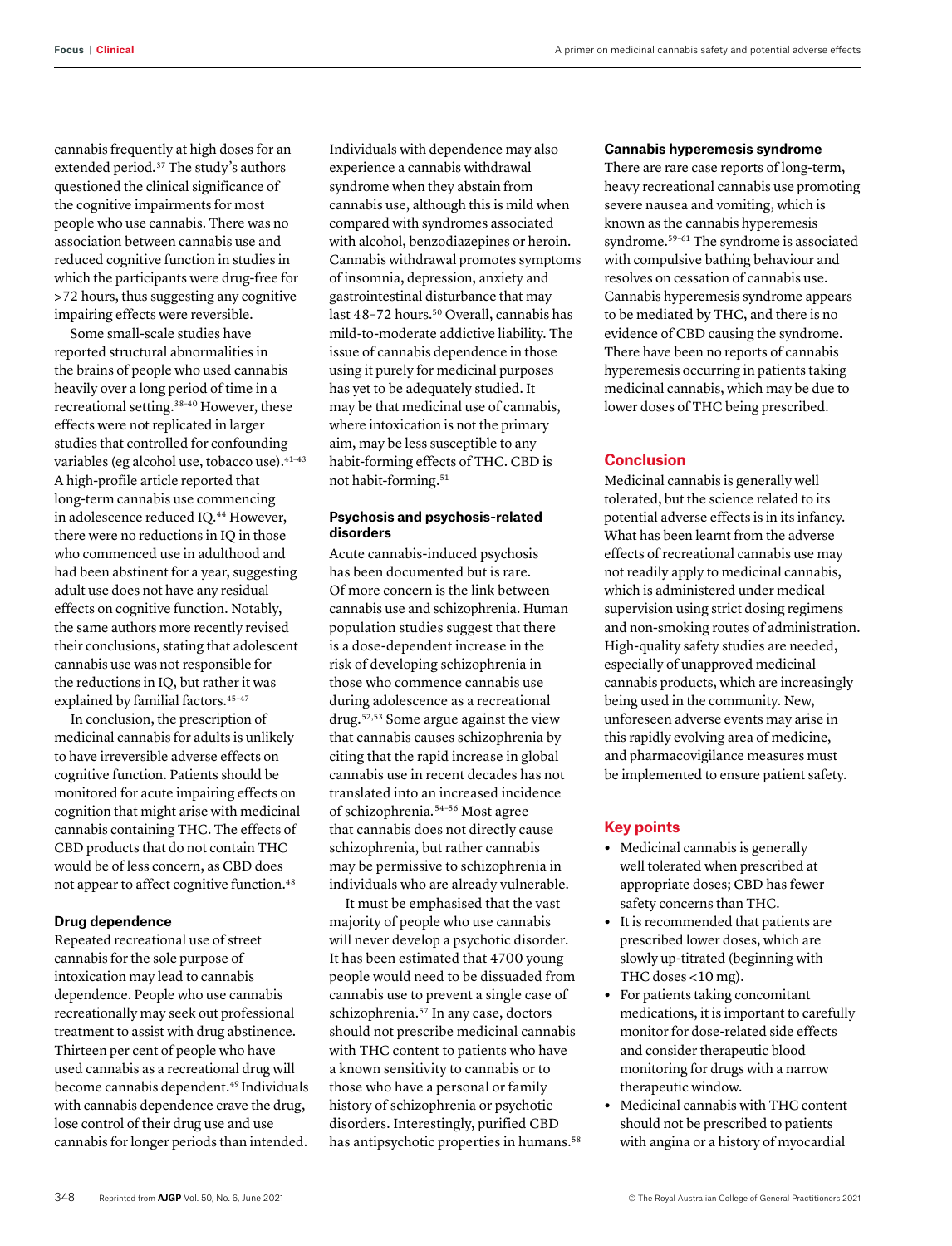**•** Unless the benefits clearly outweigh the risks, medicinal cannabis should not be prescribed during pregnancy, nor should medicinal cannabis with THC content be prescribed to children or adolescent patients.

#### **Author**

Jonathon C Arnold PhD, Associate Professor in Pharmacology, Lambert Initiative for Cannabinoid Therapeutics, Brain and Mind Centre, Sydney, NSW; Discipline of Pharmacology, Sydney Pharmacy School, Faculty of Medicine and Health, The University of Sydney, Sydney, NSW Competing interests: JCA is Deputy Academic Director of the Lambert Initiative for Cannabinoid Therapeutics, a philanthropically funded research initiative at The University of Sydney. He has served as an expert witness in various medicolegal cases involving cannabis and cannabinoids and served as a temporary advisor to the World Health Organization on their review of cannabis and cannabinoids. He receives research funding from the Australian National Health and Medical Research Council (NHMRC) and the Lambert Initiative. He has also received personal fees for lectures on the endocannabinoid system, cannabis and epilepsy and cannabis and mental health from HealthCert, which provides online educational courses for doctors. Funding: None.

Provenance and peer review: Commissioned, externally peer reviewed.

## Correspondence to:

[jonathon.arnold@sydney.edu.au](mailto:jonathon.arnold@sydney.edu.au)

#### **Acknowledgments**

The author gratefully acknowledges Barry and Joy Lambert for their continued support of the Lambert Initiative for Cannabinoid Therapeutics.

#### **References**

- 1. Arnold JC, Nation T, McGregor IS. Prescribing medicinal cannabis. Aust Prescr 2020;43(5):152–59. doi: 10.18773/ austprescr.2020.052.
- 2. Arnold JC. Isomers of THC. In: WHO Expert Committee on Drug Dependence Pre-Review. Geneva, CH: World Health Organization, 2018.
- Arnold JC. Delta-9-tetrahydrocannabinol. In: WHO Expert Committee on Drug Dependence Pre-Review. Geneva, CH: World Health Organization, 2018.
- Arnold JC. Extracts and tinctures of cannabis. In: WHO Expert Committee on Drug Dependence Pre-Review. Geneva, CH: World Health Organization, 2018.
- 5. Arnold JC. Cannabis plant and cannabis resin. In: WHO Expert Committee on Drug Dependence Pre-Review. Geneva, CH: World Health Organization, 2018.
- 6. Banister SD, Arnold JC, Connor M, Glass M, McGregor IS. Dark classics in chemical neuroscience: Delta(9)-Tetrahydrocannabinol. ACS Chem Neurosci 2019;10(5):2160–75. doi: 10.1021/ acschemneuro.8b00651.
- 7. Anderson LL, Ametovski A, Lin Luo J, et al. Cannabichromene, related phytocannabinoids, and

5-fluoro-cannabichromene have anticonvulsant properties in a mouse model of Dravet syndrome. ACS Chem Neurosci 2021;12(2):330–39. doi: 10.1021/acschemneuro.0c00677.

- 8. Anderson LL, Low IK, Banister SD, McGregor IS, Arnold JC. Pharmacokinetics of phytocannabinoid acids and anticonvulsant effect of cannabidiolic acid in a mouse model of Dravet syndrome. J Nat Prod 2019;82(11):3047–55. doi: 10.1021/acs. jnatprod.9b00600.
- Assareh N, Gururajan A, Zhou C, Luo JL, Kevin RC, Arnold JC. Cannabidiol disrupts conditioned fear expression and cannabidiolic acid reduces trauma-induced anxiety-related behaviour in mice. Behav Pharmacol 2020;31(6):591–96. doi: 10.1097/ FBP.0000000000000565.
- 10. Benson MJ, Anderson LL, Low IK, et al. Evaluation of the possible anticonvulsant effect of 9-Tetrahydrocannabinolic acid in murine seizure models. Cannabis Cannabinoid Res 2021. doi: 10.1089/can.2020.0073.
- 11. McGregor IS, Cairns EA, Abelev S, et al. Access to cannabidiol without a prescription: A cross-country comparison and analysis. Int J Drug Policy 2020;85:102935. doi: 10.1016/j. drugpo.2020.102935.
- 12. Gable RS. Comparison of acute lethal toxicity of commonly abused psychoactive substances. Addiction 2004;99(6):686–96. doi: 10.1111/j.1360- 0443.2004.00744.x.
- 13. Ranganathan M, D'Souza DC. The acute effects of cannabinoids on memory in humans: A review. Psychopharmacology (Berl) 2006;188(4):425–44. doi: 10.1007/s00213-006-0508-y.
- 14. Arkell TR, McCartney D, McGregor IS. Medical cannabis and driving. Aust J Gen Pract 2021;50(6):357–62.
- 15. Walter C, Oertel BG, Felden L, et al. Effects of oral delta(9)-tetrahydrocannabinol on the cerebral processing of olfactory input in healthy non-addicted subjects. Eur J Clin Pharmacol 2017;73(12):1579–87. doi: 10.1007/s00228-017- 2331-2.
- 16. D'Souza DC, Perry E, MacDougall L, et al. The psychotomimetic effects of intravenous delta-9-tetrahydrocannabinol in healthy individuals: Implications for psychosis. Neuropsychopharmacology 2004;29(8):1558–72. doi: 10.1038/sj.npp.1300496.
- 17. Morrison PD, Zois V, McKeown DA, et al. The acute effects of synthetic intravenous Delta9-tetrahydrocannabinol on psychosis, mood and cognitive functioning. Psychol Med 2009;39(10):1607–16. doi: 10.1017/ S0033291709005522.
- 18. Dines AM, Wood DM, Galicia M, et al. Presentations to the emergency department following cannabis use: A multi-centre case series from ten European countries. J Med Toxicol 2015;11(4):415–21. doi: 10.1007/s13181-014-0460-x.
- 19. Taylor L, Gidal B, Blakey G, Tayo B, Morrison G. A phase I, randomized, double-blind, placebocontrolled, single ascending dose, multiple dose, and food effect trial of the safety, tolerability and Pharmacokinetics of Highly Purified Cannabidiol in Healthy Subjects. CNS Drugs 2018;32(11):1053–67. doi: 10.1007/s40263-018-0578-5.
- 20. Chesney E, Oliver D, Green A, et al. Adverse effects of cannabidiol: A systematic review and meta-analysis of randomized clinical trials. Neuropsychopharmacology 2020;45(11):1799–806. doi: 10.1038/s41386-020-0667-2.
- 21. Stout SM, Cimino NM. Exogenous cannabinoids as substrates, inhibitors, and inducers of human drug metabolizing enzymes: A systematic

review. Drug Metab Rev 2014;46(1):86–95. doi: 10.3109/03602532.2013.849268.

- 22. Anderson LL, Absalom NL, Abeley SV, et al. Coadministered cannabidiol and clobazam: Preclinical evidence for both pharmacodynamic and pharmacokinetic interactions. Epilepsia 2019;60(11):2224–34. doi: 10.1111/epi.16355.
- 23. Geffrey AL, Pollack SF, Bruno PL, Thiele EA. Drug-drug interaction between clobazam and cannabidiol in children with refractory epilepsy. Epilepsia 2015;56(8):1246–51. doi: 10.1111/ epi.13060.
- 24. Damkier P, Lassen D, Christensen MMH, Madsen KG, Hellfritzsch M, Pottegard A. Interaction between warfarin and cannabis. Basic Clin Pharmacol Toxicol 2019;124(1):28–31. doi: 10.1111/bcpt.13152.
- 25. Grayson L, Vines B, Nichol K, Szaflarski JP, UAB CBD Program. An interaction between warfarin and cannabidiol, a case report. Epilepsy Behav Case Rep 2018;9:10–11. doi: 10.1016/j. ebcr.2017.10.001.
- 26. Leino AD, Emoto C, Fukuda T, Privitera M, Vinks AA, Alloway RR. Evidence of a clinically significant drug-drug interaction between cannabidiol and tacrolimus. Am J Transplant 2019;19(10):2944–48. doi: 10.1111/ajt.15398.
- 27. Madden K, Tanco K, Bruera E. Clinically significant drug-drug interaction between methadone and cannabidiol. Pediatrics 2020;145(6): e20193256. doi: 10.1542/peds.2019-3256.
- 28. Chetty K, Lavoie A, Deghani P. A literature review of cannabis and myocardial infarction: What clinicians may not be aware of. CJC Open 2021;3(1):12–21. doi: 10.1016/j.cjco.2020.09.001.
- 29. Sultan SR, Millar SA, O'Sullivan SE, England TJ. A systematic review and meta-analysis of the in vivo haemodynamic effects of delta(8) tetrahydrocannabinol. Pharmaceuticals (Basel) 2018;11(1):13. doi: 10.3390/ph11010013.
- 30. Abuhasira R, Haviv YS, Leiba M, Leiba A, Ryvo L, Novack V. Cannabis is associated with blood pressure reduction in older adults: A 24-hours ambulatory blood pressure monitoring study. Eur J Intern Med 2021;S0953-6205(21)00005-4. doi: 10.1016/j.ejim.2021.01.005.
- 31. Benowitz NL, Jones RT. Cardiovascular effects of prolonged delta-9-tetrahydrocannabinol ingestion. Clin Pharmacol Ther 1975;18(3):287–97. doi: 10.1002/cpt1975183287.
- 32. Sultan SR, Millar SA, England TJ, O'Sullivan SE. A systematic review and meta-analysis of the haemodynamic effects of cannabidiol. Front Pharmacol 2017;8:81. doi: 10.3389/ fphar.2017.00081.
- 33. Swift W, Wong A, Li KM, Arnold JC, McGregor IS. Analysis of cannabis seizures in NSW, Australia: Cannabis potency and cannabinoid profile. PLoS One 2013;8(7):e70052. doi: 10.1371/journal. pone.0070052.
- 34. Hindocha C, Freeman TP, Ferris JA, Lynskey MT, Winstock AR. No smoke without tobacco: A global overview of cannabis and tobacco routes of administration and their association with intention to quit. Front Psychiatry 2016;7:104. doi: 10.3389/ fpsyt.2016.00104.
- 35. Ball S, Vickery J, Hobart J, et al. The Cannabinoid Use in Progressive Inflammatory brain Disease (CUPID) trial: A randomised double-blind placebo-controlled parallel-group multicentre trial and economic evaluation of cannabinoids to slow progression in multiple sclerosis. Health Technol Assess 2015;19(12):vii–viii, xxv–xxxi, 1–187. doi: 10.3310/hta19120.